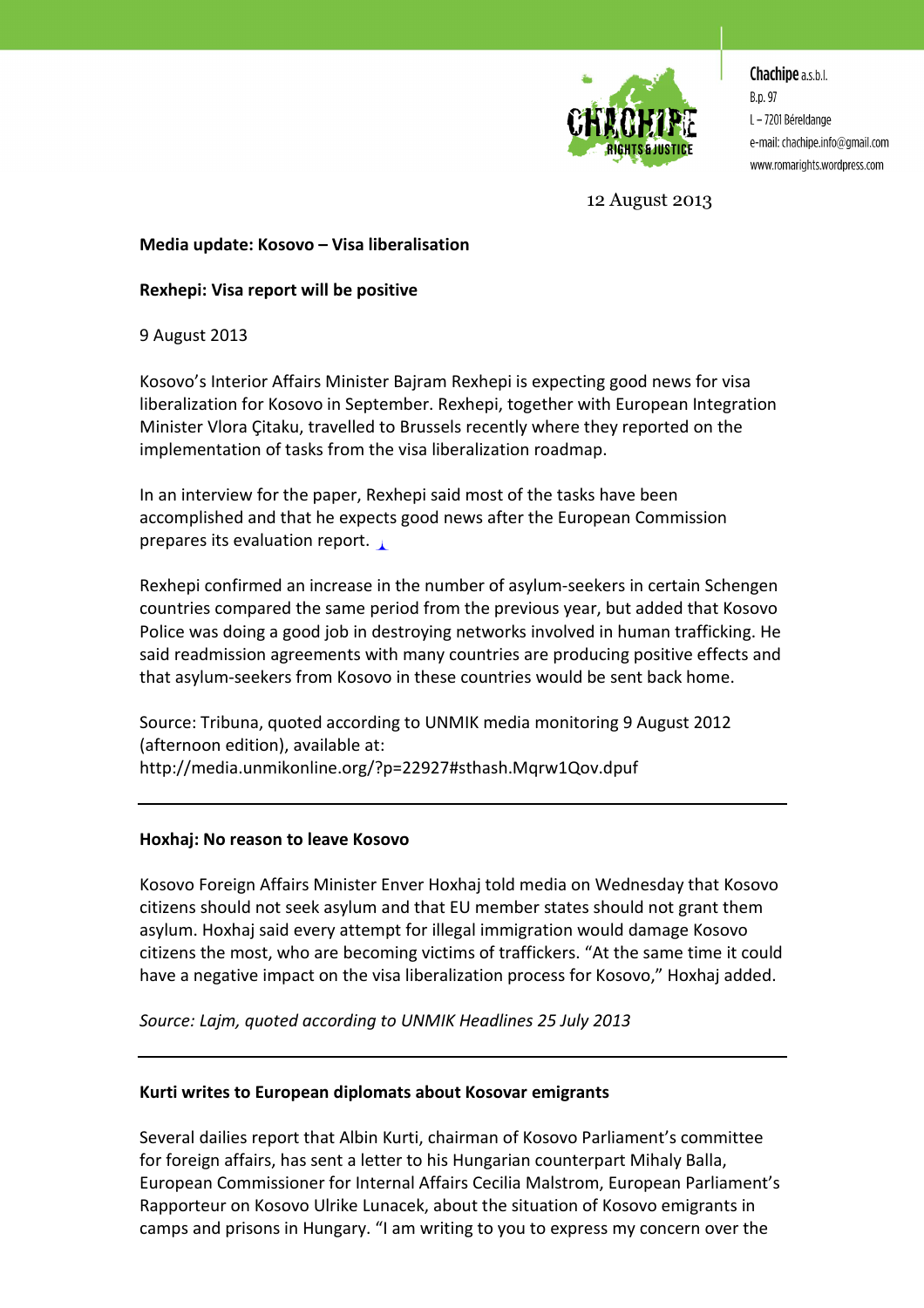treatment of Kosovo emigrants, who are currently in camps and prisons in Hungary. Media have reported that in the last couple of months around 5,400 people have fled Kosovo, most of them are in Hungary. According to media reports, most of them are being kept in refugee camps, while others are in prison. The most disturbing fact is that Kosovo emigrants are subject to inhumane treatment … I call on you to use all available means to call on Hungarian authorities to respect their international rights as emigrants". Kurti also said he was willing to meet Hungarian authorities as soon as possible to discuss the matter.

*Kosovo dailies quoted according to UNMIK Headlines 25 July 2013* 

## **French Ambassador reject claims that Kosovo citizens can receive asylum in France**

## 23 July 2013

The French Ambassador in Pristina is expected to explain to Kosovo citizens that they cannot receive asylum in France. French Ambassador Maryce Daviet and Kosovo Integration minister Vlora Çitaku have announced a press conference for this afternoon.

Lately there has been much information in which France is giving asylum to Kosovars who are located there.

*Source:* Radio Kosova quoted according to *OSPI-ar, available at: http://media.unmikonline.org/?p=22046*

### **Foreign Affairs Ministry: Around 500 nationals are in Hungary (Telegrafi)**

### 23 July 2013

Republic of Kosovo's Ministry of Foreign Affairs announced through the Embassy in Hungary that it is closely following developments regarding Kosovo citizens currently in Hungary detained while trying to migrate to European countries.

Foreign Ministry said it was gathering information regarding their whereabouts, treatment and other aspects relating to their provisional accommodation in this ally country and claims Hungarian authorities have given assurances that Kosovo citizens are being treated in accordance to European standards on asylum seekers.

According to latest information from Hungarian authorities, the number of Kosovo citizens detained while illegally trying to enter Hungary has declined in recent days and that the current number of Kosovo nationals awaiting return is at around 500.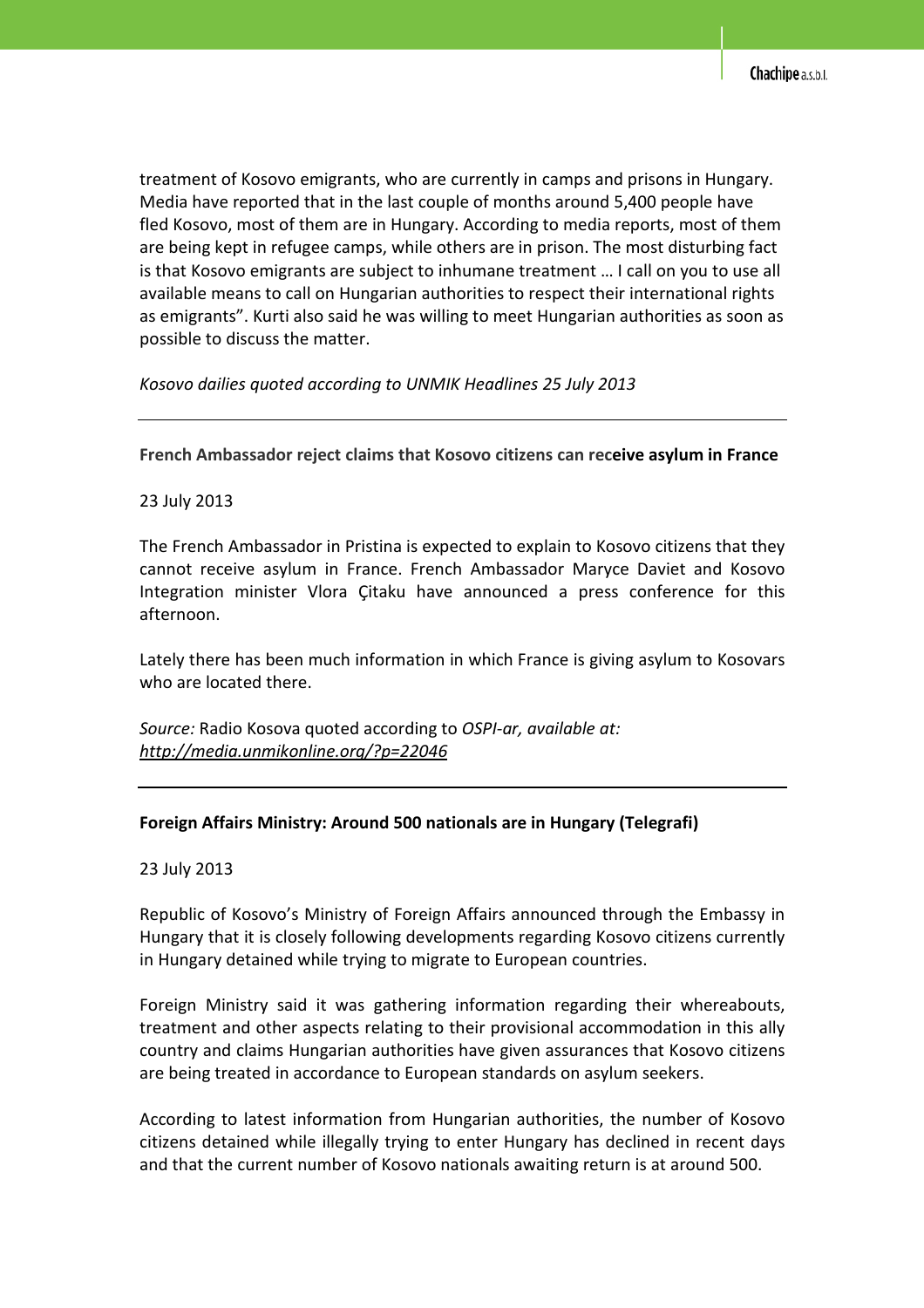"After consultations with Hungarian authorities and Kosovo nationals in detention and admission facilities, we were informed that the living conditions, services and food is satisfactory and they are given the possibility of communicating through phone, internet and there is no evidence of physical or offensive mistreatment. MFA is in continuous contact with Hungarian authorities to facilitate returns procedures, namely their quick return to Kosovo," a statement reads.

Kosovo's Ministry of Foreign Affairs through the Embassy in Hungary and in close cooperation with Hungarian authorities will be strongly engaged in offering any assistance for treatment and other procedures until return of Kosovo citizens to their homeland.

"Hungary as an ally country was and remains strong supporter of all processes Republic of Kosovo has gone through, in particular it supported and continues to support Republic of Kosovo in its European perspective, visa liberalization process as well as regional and international membership. Foreign Affairs Minister of Republic of Kosovo Enver Hoxhaj is personally strongly engaged and has intensified contacts with Hungarian authorities to overcome as swiftly and as successfully as possible this situation," the statement reads on.

Source: OSPI-rq, available at: http://media.unmikonline.org/?p=22022

### **Asylum seekers alarming for Kosovo officials (SETimes.com)**

### 23 July 2013

Kosovo authorities are concerned about an increasing number of asylum seekers and urge citizens not to cross borders illegally. However, more people are leaving the country to escape the weak economy and find a job in EU countries.

Dozens of people gather at the bus station in downtown Pristina every week to take a bus to Belgrade. Most of them are younger than 30.

"I was a refugee in Germany until 2000 and then I came back [to Kosovo] with the hope that the situation will improve in the country," Ajet Kastrati, 28, of Podujevo told *SETimes*. "For me, it was contrary: since then, I've been unemployed most of the time and now, I don't see any other solution, but to go somewhere in the EU and apply for asylum."

"I know it is risky to go and owe money to people and family members for this, but if they [in the EU] don't accept my request I really don't know what to do [back in Kosovo]," Kastrati said.

According to the official data, the number of buses travelling from Pristina to Belgrade has been increased in recent weeks. Belgrade is the starting point for asylum seekers. Due to the EU mediated free movement agreement implemented in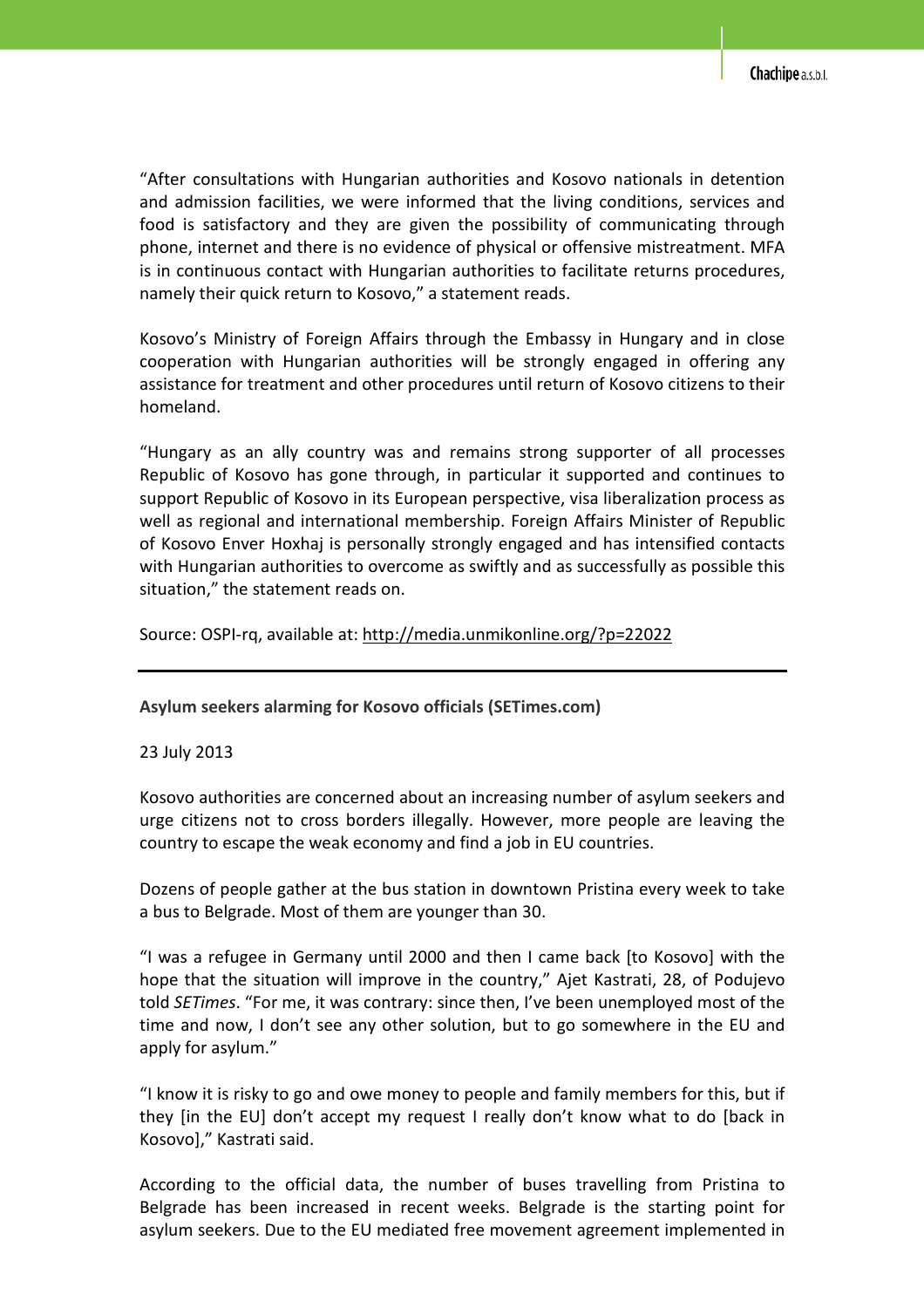2011, it's becoming more common for Kosovars to travel through Serbia to reach the border to Hungary or Croatia and cross.

Hungary is the main destination for asylum seekers. More than 4,000 from Kosovo have requested asylum in 2013 in Hungary, authorities reported. Others, from Hungary, move to the Scandinavian countries, Germany and other EU countries to apply for asylum.

Kosovo's government has expressed its concerns about asylum seekers who are using the Serbian territory in order to pass the Hungarian border illegally.

"Kosovars don't qualify for asylum seeking in the EU countries since Kosovo is not considered as a crisis country where the fundamental rights of any individuals belonging to any ethnicity, religion or gender are violated," Kosovo's Minister of European Integration Vlora Çitaku said.

Çitaku warned citizens that people who become victims of such illegal frauds risk their own lives or end up in the centers for asylum seekers in the EU countries. These people will be repatriated to Kosovo and will be restricted entering Schengen zone countries for three to five years, Çitaku said.

The frequency of asylum seekers is one of the main obstacles in the visa liberalisation process, authorities in Pristina said. Kosovo government and police work with international organisations to decrease the number of asylum seekers from Kosovo and meet the EU criteria.

Kosovo police said it is taking all measures to arrest illegal traffickers. Several people suspected in cases of smuggling of migrants are under investigation. There are cases when certain groups have prepared forged documents for persons leaving different countries, police spokesman Brahim Sadriu told *SETimes*.

"Cases of this nature are mainly cases where the police arrest people suspected of having committed the criminal offense of smuggling of migrants even accompanying them for crossing the border of Kosovo through the green line … illegally out of official border checkpoints," Sadriu said.

Branka Grupkovic, a representative of the International Centre for Migration Policy Development (ICMPD) to Serbia and Montenegro, told *SETimes* that the centre will continue facilitating dialogue of its member states in the migration-related issue.

"ICMPD supports those member states that are currently in the EU integration process in their efforts towards adopting relevant EU legislation and translating it into action or supporting them in enhancing their national capacities," Grupkovic said.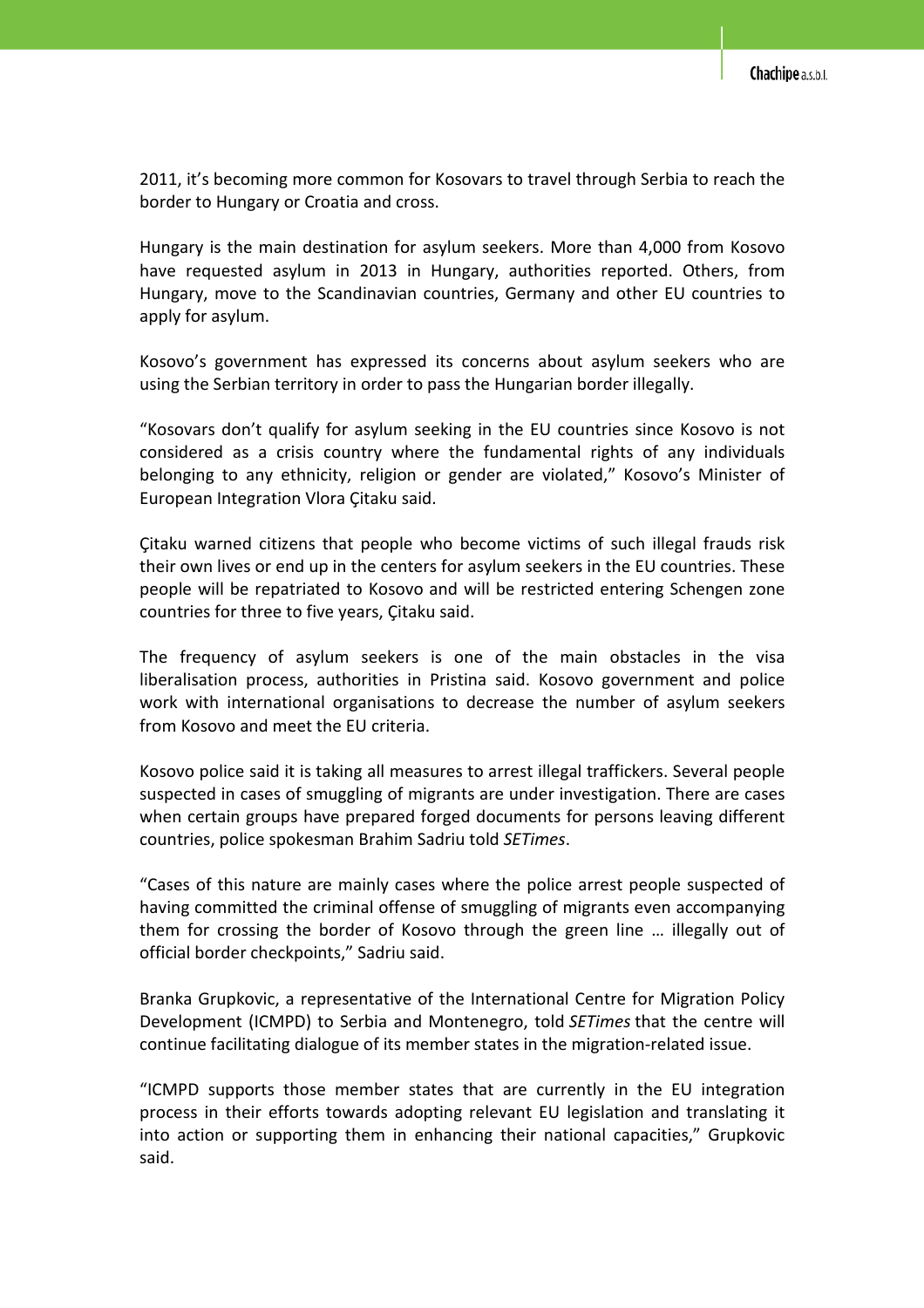*Source: SETimes, available at : http://www.setimes.com/cocoon/setimes/xhtml/en\_GB/features/setimes/features/2 013/07/22/feature-02*

#### **Kosovo-EULEX agreement promises results against organised crime**

22 July 2013

*Officials said a new agreement will help joint investigative activities and operations.* 

By Linda Karadaku for Southeast European Times in Pristina

A technical agreement on sharing intelligence between Kosovo law enforcement agencies and EULEX signed last month is expected to improve efforts to prevent organised crime and corruption, officials said.

"This agreement enables the secure, reliable and efficient exchange of strategic and operational information and crime-related intelligence necessary for the prevention, detection and investigation of serious crime," Interior Minister Bajram Rexhepi said.

EULEX officials reaffirmed the importance of strengthened co-operation.

"As more cases are investigated jointly by EULEX and Kosovo police investigators, this agreement will enable the exchange of intelligence, which will further the cooperation in the fight against organised crime and other criminal offences in Kosovo," Bernd Borchardt, head of EULEX, said.

The agreement will also strengthen Kosovo's relations with EU law enforcement agencies, according to Rroksana Qarri, chief spokesperson for the Kosovo interior ministry.

"It will facilitate the communication with Interpol and Europol and it is one of the criteria for achieving visa liberalisation," Qarri told *SETimes*.

Kosovo and EULEX exchanged information irregularly in the past. Qarri explained the agreement assures information will now be shared on a regular basis. "At the same time, it will improve the image of the Kosovo institutions that deal with law enforcement."

Because Kosovo is not a member of Interpol and Europol, co-operation with EULEX is seen as important for the effectiveness of local law enforcement operations.

"The agreement ... should serve to increase efficiency against all forms of crime in Kosovo," Betim Musliu of the Kosovo Law Institute in Pristina told *SETimes*.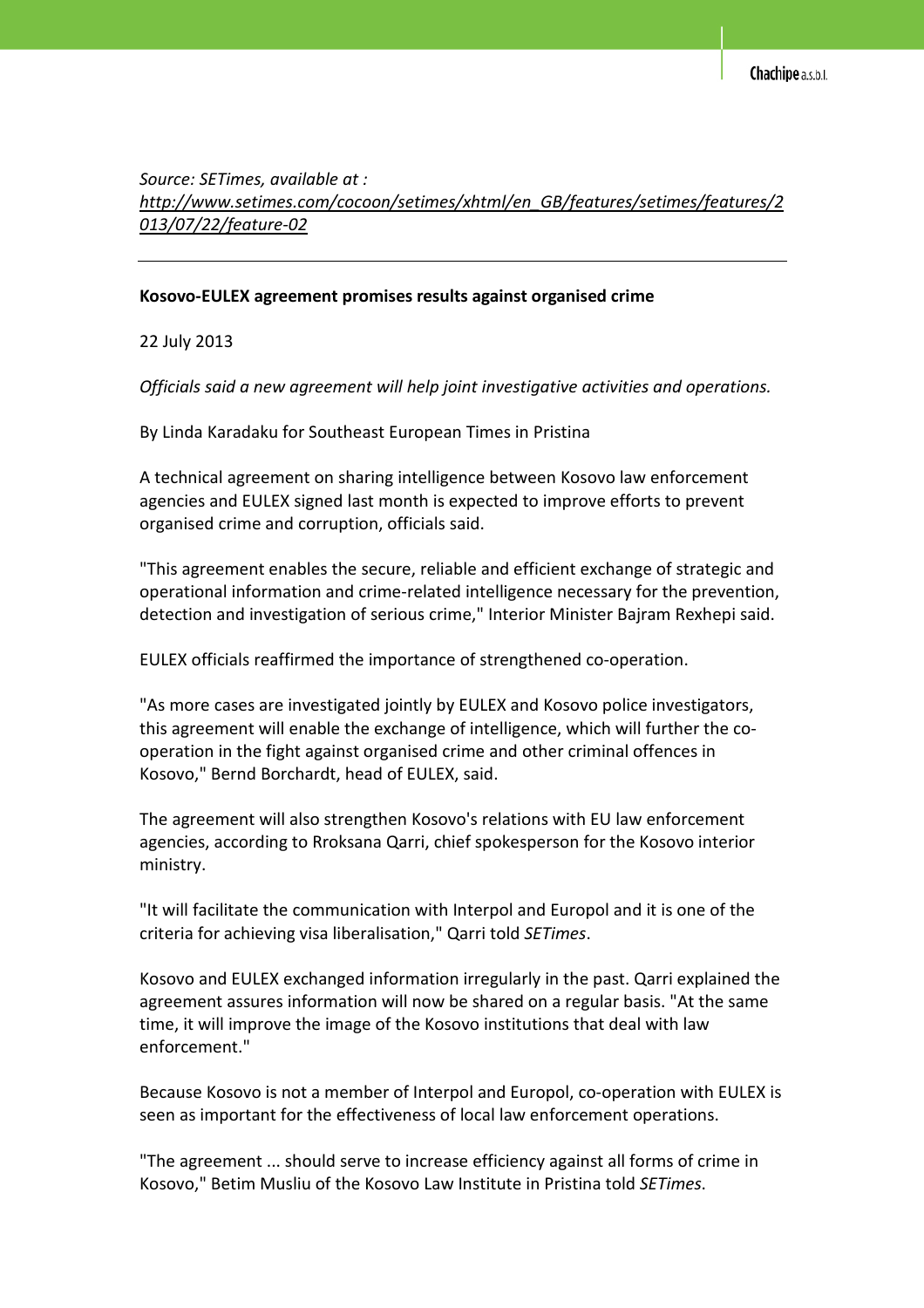Experts said they expect the agreement to focus on efforts to prevent, detect and reduce trafficking of humans, narcotics and weapons as well as financial crimes and high-level corruption.

"Any agreement that intends to prevent, find out and reduce criminality in Kosovo is welcome for the prosecutor's office," Liridona Kozmaqi, spokesperson for the Kosovo state prosecutor's office, told *SETimes*.

# Source: SETimes, available at: http://www.setimes.com/cocoon/setimes/xhtml/en\_GB/features/setimes/features/ 2013/07/22/feature-01

Anstieg der Asylgesuche **Kommen Kosovaren mit dem Billig-Bus?** 

#### 18 July 2013

*Im Frühjahr hat die Schweiz das 48-Stunden-Asylverfahren auf den Kosovo ausgeweitet. Doch entgegen der Erwartung ist die Zahl der Gesuche deutlich angestiegen.* 

Eigentlich hätte die Massnahme das Gegenteil bewirken sollen. Doch seit das Bundesamt für Migration (BFM) das 48-Stunden-Verfahren für Asylgesuche aus dem Kosovo eingeführt hat, haben diese stark zugenommen. Im zweiten Quartal 2013 stieg die Zahl der Gesuche gegenüber dem Vorquartal um 21,8 Prozent.

Auch andere europäische Länder registrieren eine teilweise erhebliche Zunahme der Gesuche aus dem Kosvo. In Österreich etwa haben sie sich in den ersten fünf Monaten vervierfacht. Das Bundesministerium für Inneres in Wien spricht gegenüber SRF News Online von Schlepperbanden, welche Kosovaren nach Österreich bringen.

Deutsche Medien berichten von organisierten Billig-Busreisen, mit welchen Kosovaren, vor allem Roma, nach Westeuropa kommen. Gemäss Bundesamt für Migration und Flüchtlinge in Nürnberg bewege sich die Anzahl Asylgesuche aus dem Kosovo «auf hohem Niveau». «Neben Diskriminierung spielen auch wirtschaftlichle Gründe eine Rolle für die Asylgesuche», so das Bundesamt.

### **Eine Fahrt für 55 Franken**

Wie SRF News Online schreibt, besteht der Verdacht auf organisierte Billig-Busreisen auch in der Schweiz. Das BFM habe den Busbahnhof am Silquai in Zürich im Auge. Dort werden viele Reisen in den Balkan gestartet und beendet. Eine Fahrt vom Balkan in die Schweiz ist bereits ab 55 Franken zu haben. Ob der momentane Anstieg ebenfalls auf ein günstiges Busangebot zurückzuführen ist, will das BFM nicht bestätigen. Die Chancen auf Asyl sind für Bewerber aus dem Kosovo sehr gering.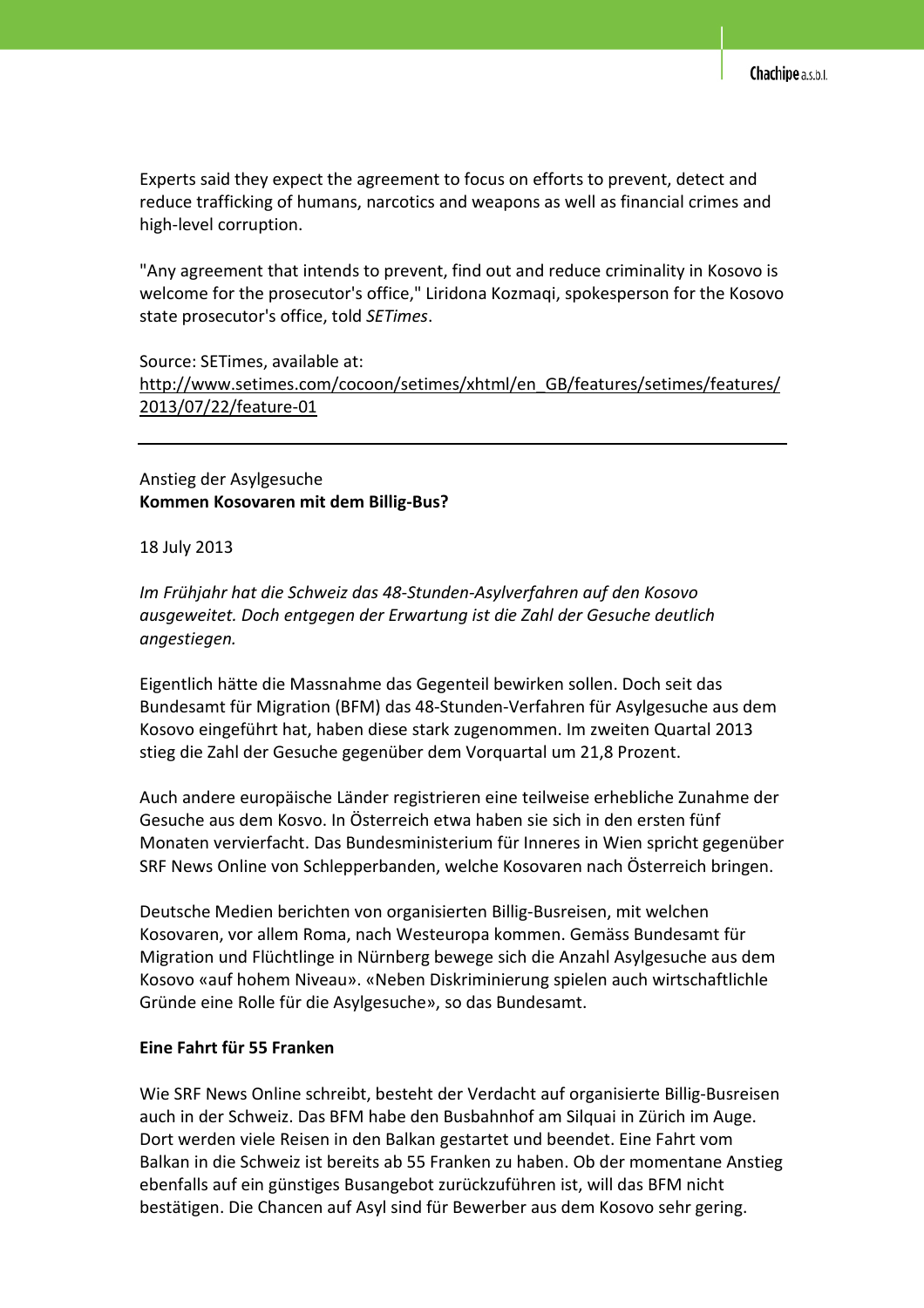Der kosovarische Botschafter in Bern hat «noch nie von solchen Angeboten gehört.» Er würde sich aus den Medien informieren und hätte keine eigenen Informationen über entsprechende Angebote.

*Source: 20 Minuten, available at: http://www.20min.ch/schweiz/news/story/19548600* 

#### **Assembly passes visa liberalisation laws**

#### 19 July 2013

Members of the Kosovo Assembly approved the package of laws related to the visa liberalisation process in yesterday's session. The package, containing eight laws, cover issues such as international judicial cooperation, draft law on foreigners, asylum, Kosovo citizenship and on preventing and fighting human trafficking.

*Source: Zëri, quoted according to: UNMIK Headlines 19 July 2013 (Morning edition)* 

### **Migration hinders liberalization**

#### 18 July 2013

The front page editorial of this daily says that process of liberalisation of visas for Kosovars appears to be a road without an end. Negotiations for Stabilisation Association agreement with the European Union will start soon, however speedy progress is not expected due to the high level of corruption and dysfunctional judiciary and prosecution. Everything is related to the rule of law, says this daily and adds that state institutions stagnate drastically in this field. The editorial further notes that they (Kosovo institutions) are to be blamed for the delays on visa liberalisation, due to their stumbling to fulfill the criteria. Europe opens its borders only for those countries which demonstrate signs of seriousness in fulfilling European standards and not for those countries that move with the speed of a turtle in the road of integrations, reports this daily.

Source: Kosovo Sot, quoted according to: OSPI-hh, available at: http://media.unmikonline.org/?p=21799

#### **Belgium, strict measures for asylum seekers**

18 July 2013

Belgium has expressed concern over the increase of the number of asylum seekers from Kosovo and announced undertaking strict measures to address the situation. In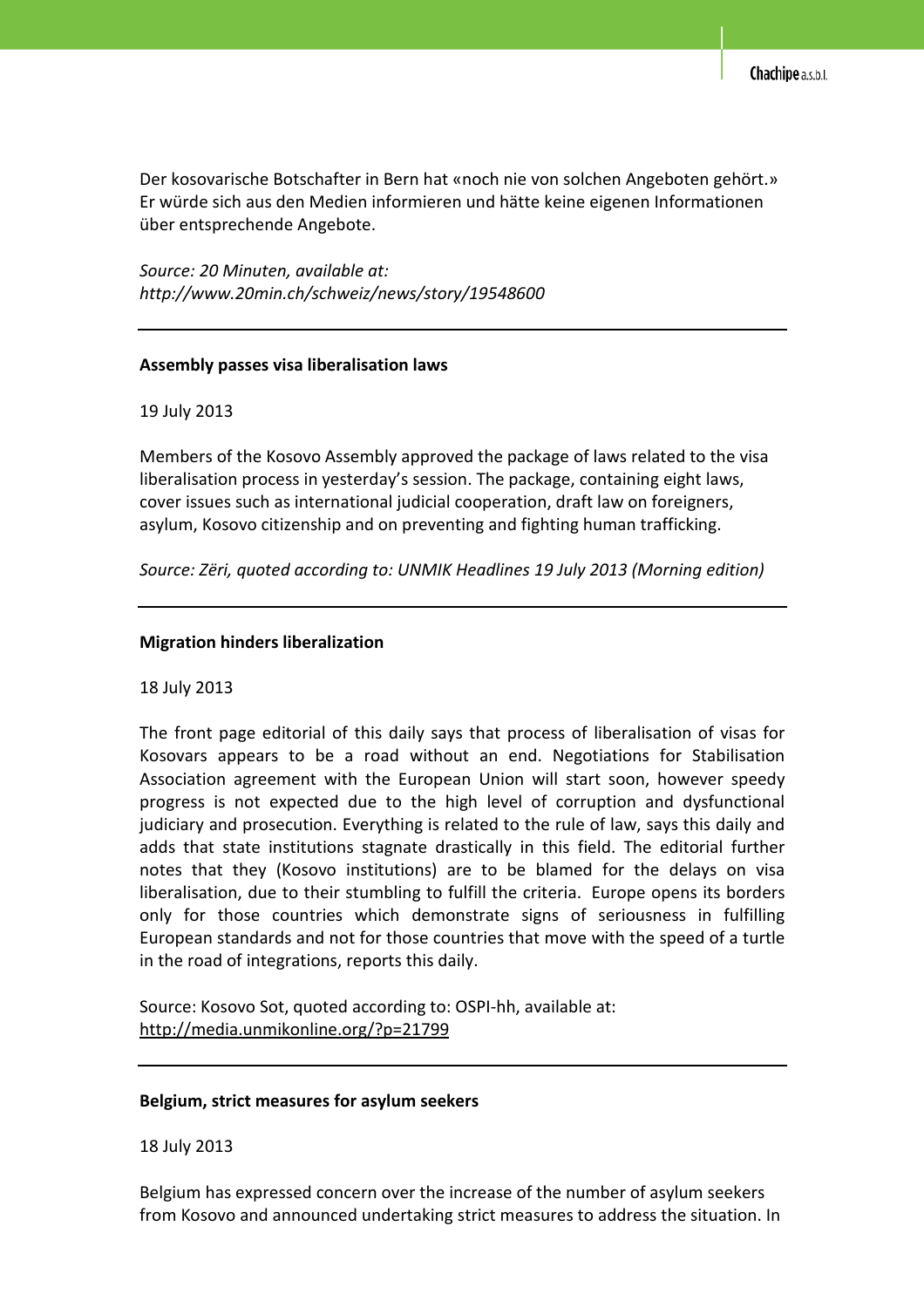a meeting with the Kosovo Interior Minister Bajram Rexhepi, Belgium's director for immigration, Freddy Roosemont, said that people arriving illegally to Belgium will be banned from entering Schengen countries for up to five years. Furthermore, if asylum seekers claim to suffer from a medical condition, they will determine if this is life-threatening or not. "If the condition is not that serious, which happens in 95 percent of the cases where asylum seekers are not in danger of losing their lives from the declared illness, their application stops right there," said Roosemont.

*Source: Zeri, quoted according to: UNMIK Headlines 18 July 2013 (Morning edition)* 

## **Çitaku: No more asylum for Kosovars**

## 17 July 2013

The Minister of European integration, Vlora Çitaku, appealed to Kosovo citizens who consider to leave the country, to change their minds, since they do not have the right of asylum in any country of the European Union. With asylum, they can only impede the process of visa liberalization and they cannot resolve their economic problems.

"Despite the difficulties, challenges and problems that we have in our country, asylum is not any more an option for our citizens. Whomever heads Europe with the idea to benefit from economic, political asylum or some other form, will be returned to Kosovo," stated Çitaku in a joint press conference with Austrian Ambassador in Kosovo, Johann Brieger.

Source : OSPI-a, available at: http://media.unmikonline.org/?p=21693

### **EU Moves Closer to Reinstating Visas for Western Balkans**

10 July 2013

The European Parliament's lead negotiator has reached an agreement with member states to temporarily reimpose visa requirements for people coming from theWestern Balkans.

"The [European] commission is free to decide whether or not the visa will become suspended, the key point is that this is not something that is compulsory for the commission," said Spanish conservative MEP Agustin Diaz de Mera, the parliament's point man in the talks, according to EUobserver.

Short-stay visa requirements for the EU were recently lifted for five Balkan states, but an upsurge of reportedly unfounded asylum demands from the region prompted member states last year to pressure the European Commission to tackle the problem.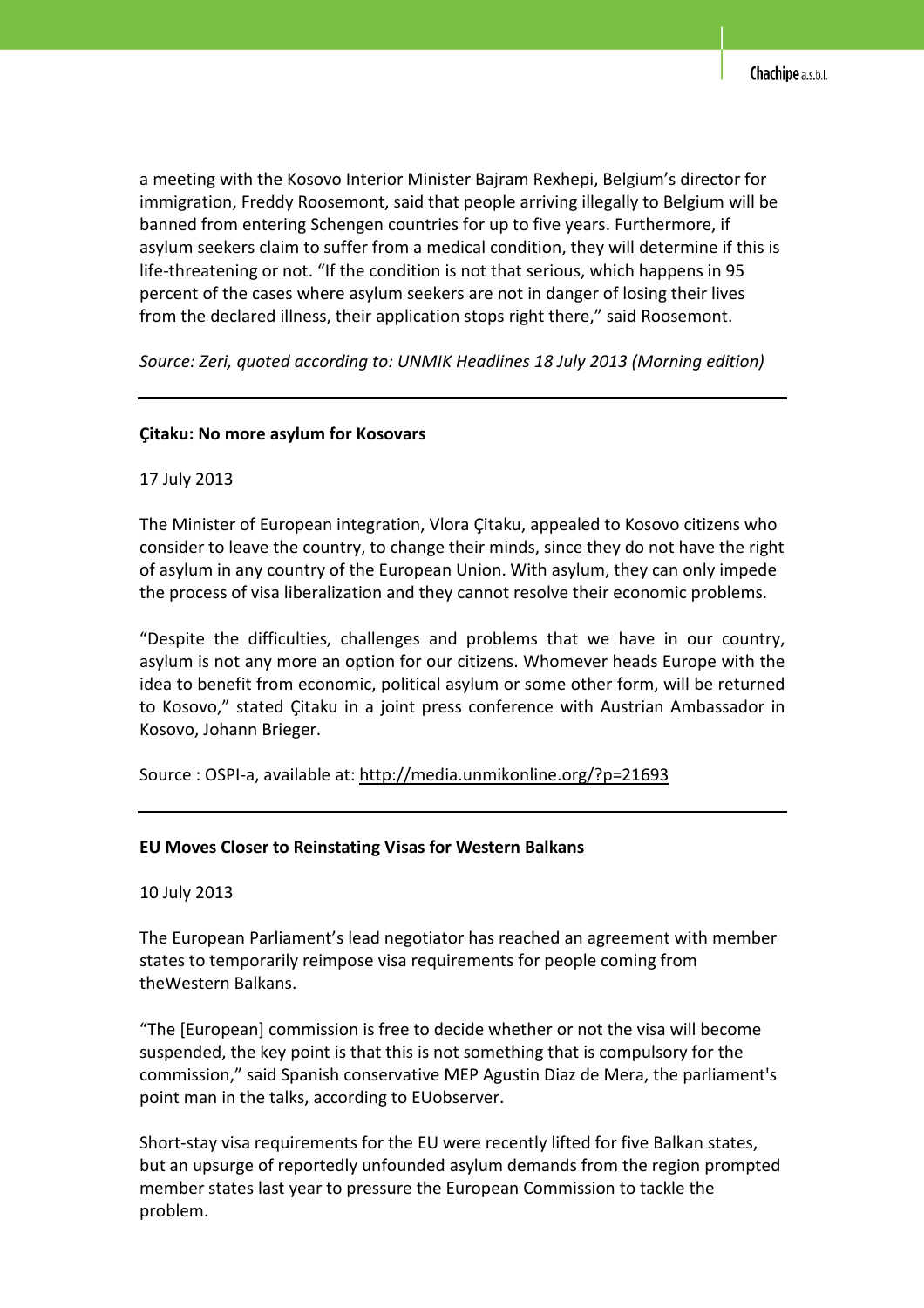EUobserver reminds that Mera reached a compromised text with member states in late June after two-year-long negotiations on an existing file to amend the visa regulation which would allow, among other measures, the commission to reimposevisas under certain conditions.

In 2012, the largest number of asylum-seekers to the EU, at over 53,000 or 50% more than in 2011, came from the six Western Balkan countries (Albania, Bosnia and Herzegovina, Kosovo, Macedonia, Montenegro and Serbia).

Source : Novinite, available at : http://www.novinite.com/view\_news.php?id=151892

#### **ASYLUM SEEKERS HARM VISA LIBERALIZATION PROCESS**

2 July 2012

*Phenomenon of asylum applications of Kosovars in the European Union seems to be a major problem that would damage the facilitation of visa liberalization process for Kosovo citizens.* 

According to European Union official data Kosovo is on top of the list of the countries seeking asylum in EU countries. Only few days ago a meeting between asylum and immigration ministries of the European Union has raised concern over the increasing trend of asylum seeking by Kosovars, and therefore it was concluded that Kosovo is on the top list of countries in the region that lead with the largest number of asylum seekers.

Many voices from Brussels say this situation must change and that the Kosovo government bears the responsibility, which must persuade its citizens that the time of asylum is gone. In this regard the Government of Kosovo is very much aware that it would face a real challenge for visa liberalization if this trend of asylum seeking does not go down.

Minister of Integration, Vlora Citaku, says that Kosovo actually faces a real challenge for Kosovo's integration into the European Union. "Enemy number one to the visa liberalization process remains the issue of Kosovo asylum seekers across Europe. It is exactly the flow of asylum seekers that has forced the European Commission to review the visa liberalization policies, by establishing visa to those states that are abusing the freedom of movement, " Citaku said.

It is known Kosovo is a place that has remained the only region out of the visa liberalization process. In order to convince the citizens of Kosovo not to obstruct this process by seeking asylum in various countries of the EU, Kosovo Government has announced an awareness campaign that will begin in September this year against this phenomenon.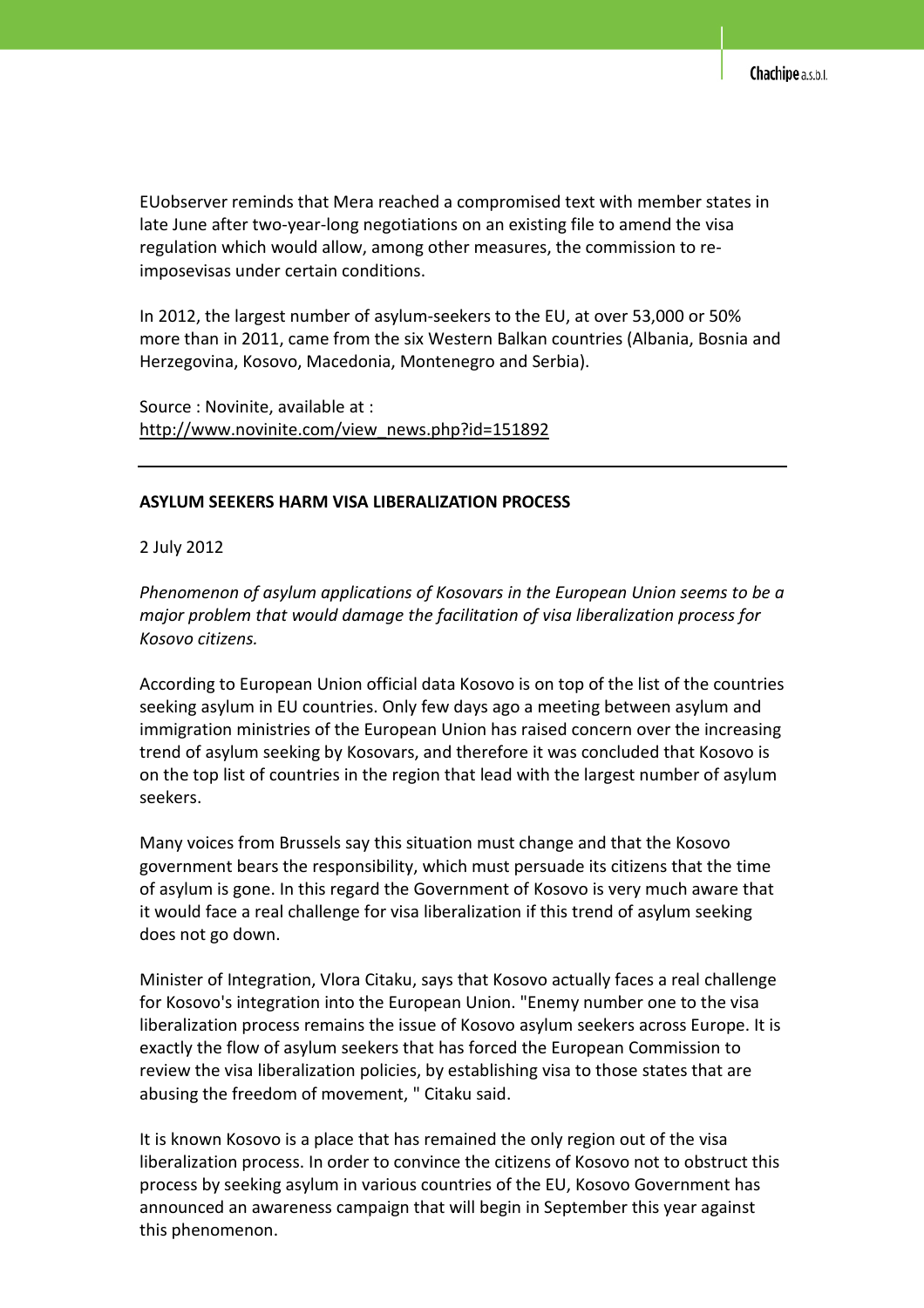Despite this campaign that will start by the government, its success penetrates only through skepticism because many think that without a developed economy and opening up prospects for the youth of Kosovo, no one can persuade them not to migrate abroad.

"It is true that asylum seeking is one of the greatest calculated damage in relation to visa liberalization. But on the other hand, it is the Government of Kosovo that initially should start an awareness campaign to inform citizens that they are not entitled anymore to asylum in Europe. And in addition to that they have to create new jobs in Kosovo, " Burim Ramadani from AAK opposition party, said.

Meanwhile Teuta Sahatcia, LDK Vice President and member of this party in the Assembly, considers that asylum claims are in response to the Government for lack of conditions in Kosovo.

"The Kosovo government can not link visa liberalization only with asylum, as in fact it is the government that must meet the terms of this process, such as combating corruption and economic development. When these are done, then the conditions for Kosovars will be created no to leave Kosovo, "she said.

In a country where unemployment is 60 percent, poverty 70 percent, out of them 20 percent suffer from extreme poverty, it is not surprising that the Kosovars seek solutions through illegal routes.

Few days ago, Belgian Minister for Asylum and Migration, Maggie De Block, visited Pristina, who said that Kosovo is in the top 10 countries with asylum applications in Belgium, but her country rejects over 95 percent of them.

There is still no official data for the year 2012, on what is the number of Kosovar asylum seekers.

However according to data the United Nations Refugee Agency provides every year, it is indicated that only in six months of last year over 8 thousand Kosovars have sought asylum in the U.S.A and Europe

# Source: M-m@g, available at : http://www.m-magazine.org/en/Society/Asylum-seekers-harm-visa-liberalizationprocess-2688

### **L'Autriche menace les demandeurs d'asile kosovars d'une amende 7 500 euros**

16 July 2013

La ministre kosovare de l'Intégration européenne, Vlora Çitaku et l'ambassadeur autrichien à Prishtina, Johann Brieger ont annoncé que les citoyens kosovars ne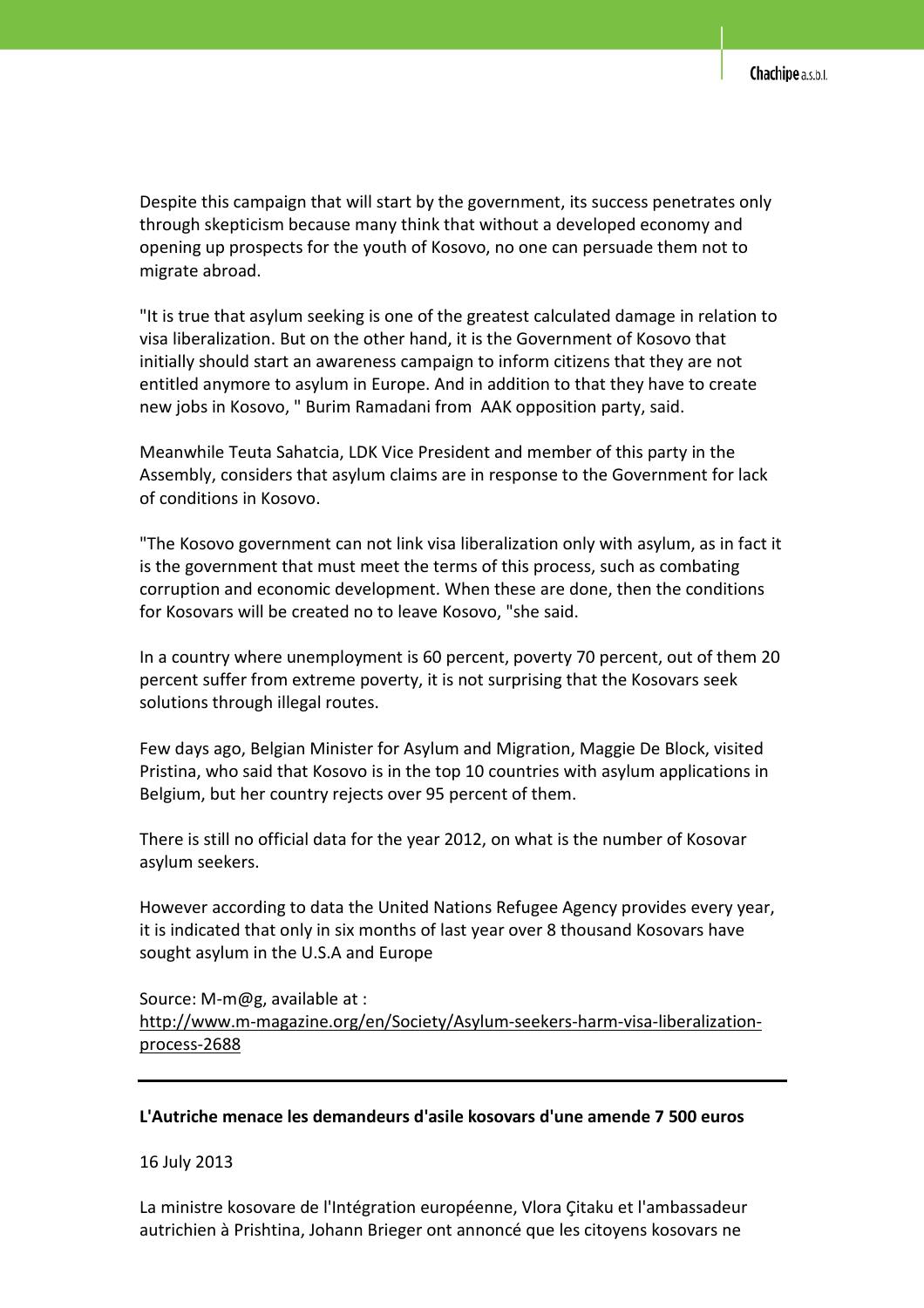pourraient désormais plus obtenir l'asile en Autriche. Lors d'une conférence de presse organisée à Prishtina, la ministre a déclaré qu'elle espérait voir le nombre de demandeurs d'asile kosovars tomber, une fois que le Kosovo obtiendrait la libéralisation des visas.

L'ambassadeur autrichien a exprimé ses regrets de constater que les citoyens kosovars s'engageaient dans de coûteux trajets illégaux, portés par de fausses promesses et des espoirs qui ne débouchent sur aucun résultat concret une fois arrivés en Autriche. L'ambassadeur Brieger a ainsi déclaré que les demandes d'asiles faites par des citoyens kosovars ne seraient désormais probablement plus acceptées. Il a également expliqué les conséquences que de telles demandes pourraient avoir sur ces mêmes citoyens.

« Les procédures d'asile seront accélérées et les dossiers seront examinés en une semaine. Les réponses négatives seront suivies d'un retour au pays qui courra sur 18 mois. Durant cette période, un retour vers l'Autriche ne sera pas possible et les personnes concernées pourront également être interdites de séjour dans l'Espace Schengen. La présence illégale sur le sol autrichien pourra également être passible d'une amende administrative qui pourra aller jusqu'à 7 500 euros », a expliqué l'ambassadeur Brieger.

*Source : Albinfo, disponible sur : http://www.albinfo.ch/fr/integrimi/lautrichemenace-les-demandeurs-dasile-kosovars-dune-amende-7-500-euros*

#### **Migrations : 1000 Kosovars en situation irrégulière expulsés de Hongrie**

15 July 2013

*La Hongrie a décidé de rapatrier 1000 ressortissants du Kosovo actuellement placés dans des centres de rétention. Pristina et Belgrade ont promis de renforcer leurs frontières. Face à l'afflux de migrants clandestins des pays des Balkans occidentaux en UE, Bruxelles menace de rétablir les visas.* 

Par Belgzim Kamberi

La Hongrie s'apprête à expulser 1.000 Kosovars en rétention administrative. Une mesure « inévitable », selon le gouvernement hongrois. Cinq bus feraient la navette quotidienne entre Pristina et Belgrade, remplis de passagers qui espèrent rejoindre l'Union européenne via la frontière serbo-hongroise, non loin de Subotica.

Depuis deux mois, les chiffres sont en hausse. Chaque soir, quelque 200 personnes, des jeunes surtout, voire des enfants, prendraient la route de Belgrade. Prix du ticket : 15 euros.

Face aux critiques de l'UE, les autorités du Kosovo ont tenté de réagir : « La migration illégale est le pire ennemi de la libéralisation des visas », a lancé le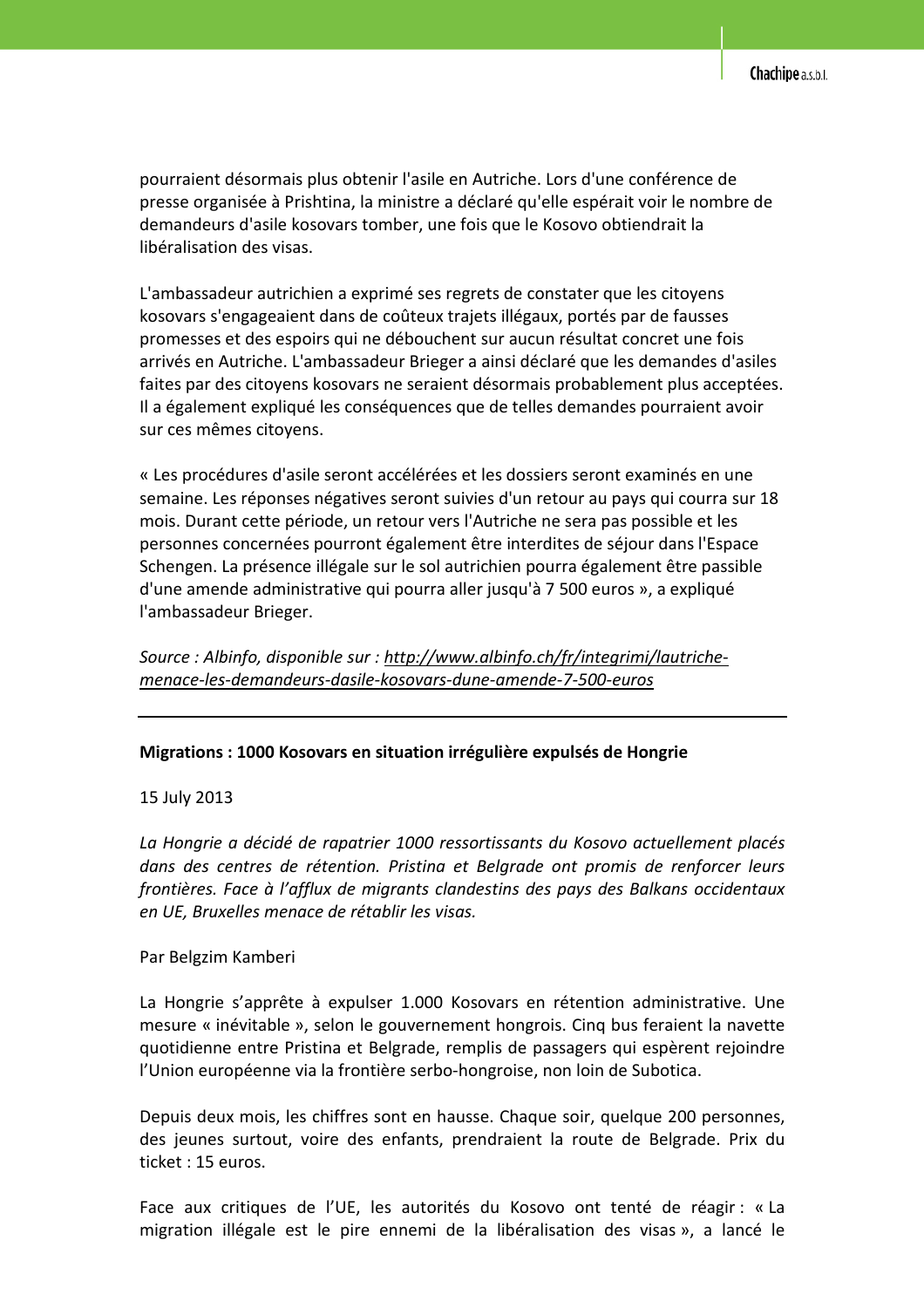ministre de l'Intégration européenne Vlora Çitaku lors d'une réunion avec le ministre de la Police, le procureur général, des fonctionnaires de la police du Kosovo (KPS) et d'Eulex.

Au cours du premier semestre 2013, plus de 5.000 citoyens du Kosovo auraient passé clandestinement la frontière hongroise. Mais depuis début juillet, la tendance serait à la baisse : la police du Kosovo a renforcé ses dispositifs et agit de concert avec les autorités serbes et hongroises.

Selon le Bureau pour le soutien à l'asile en Europe (EASO), en 2012, 335.365 personnes ont demandé l'asile en UE. 53.000 étaient des ressortissants des pays des Balkans occidentaux, 49 % de plus qu'en 2011. Sous pression de certains membres du Bloc des 28, la Commission européenne pourrait décider de rétablir le régime des visas.

Source : Courrier des Balkans, disponible sur : http://balkans.courriers.info/article22920.html

### **L'Autriche menace les demandeurs d'asile kosovars d'une amende 7 500 euros**

16 July 2013

La ministre kosovare de l'Intégration européenne, Vlora Çitaku et l'ambassadeur autrichien à Prishtina, Johann Brieger ont annoncé que les citoyens kosovars ne pourraient désormais plus obtenir l'asile en Autriche. Lors d'une conférence de presse organisée à Prishtina, la ministre a déclaré qu'elle espérait voir le nombre de demandeurs d'asile kosovars tomber, une fois que le Kosovo obtiendrait la libéralisation des visas.

L'ambassadeur autrichien a exprimé ses regrets de constater que les citoyens kosovars s'engageaient dans de coûteux trajets illégaux, portés par de fausses promesses et des espoirs qui ne débouchent sur aucun résultat concret une fois arrivés en Autriche. L'ambassadeur Brieger a ainsi déclaré que les demandes d'asiles faites par des citoyens kosovars ne seraient désormais probablement plus acceptées. Il a également expliqué les conséquences que de telles demandes pourraient avoir sur ces mêmes citoyens.

« Les procédures d'asile seront accélérées et les dossiers seront examinés en une semaine. Les réponses négatives seront suivies d'un retour au pays qui courra sur 18 mois. Durant cette période, un retour vers l'Autriche ne sera pas possible et les personnes concernées pourront également être interdites de séjour dans l'Espace Schengen. La présence illégale sur le sol autrichien pourra également être passible d'une amende administrative qui pourra aller jusqu'à 7 500 euros », a expliqué l'ambassadeur Brieger.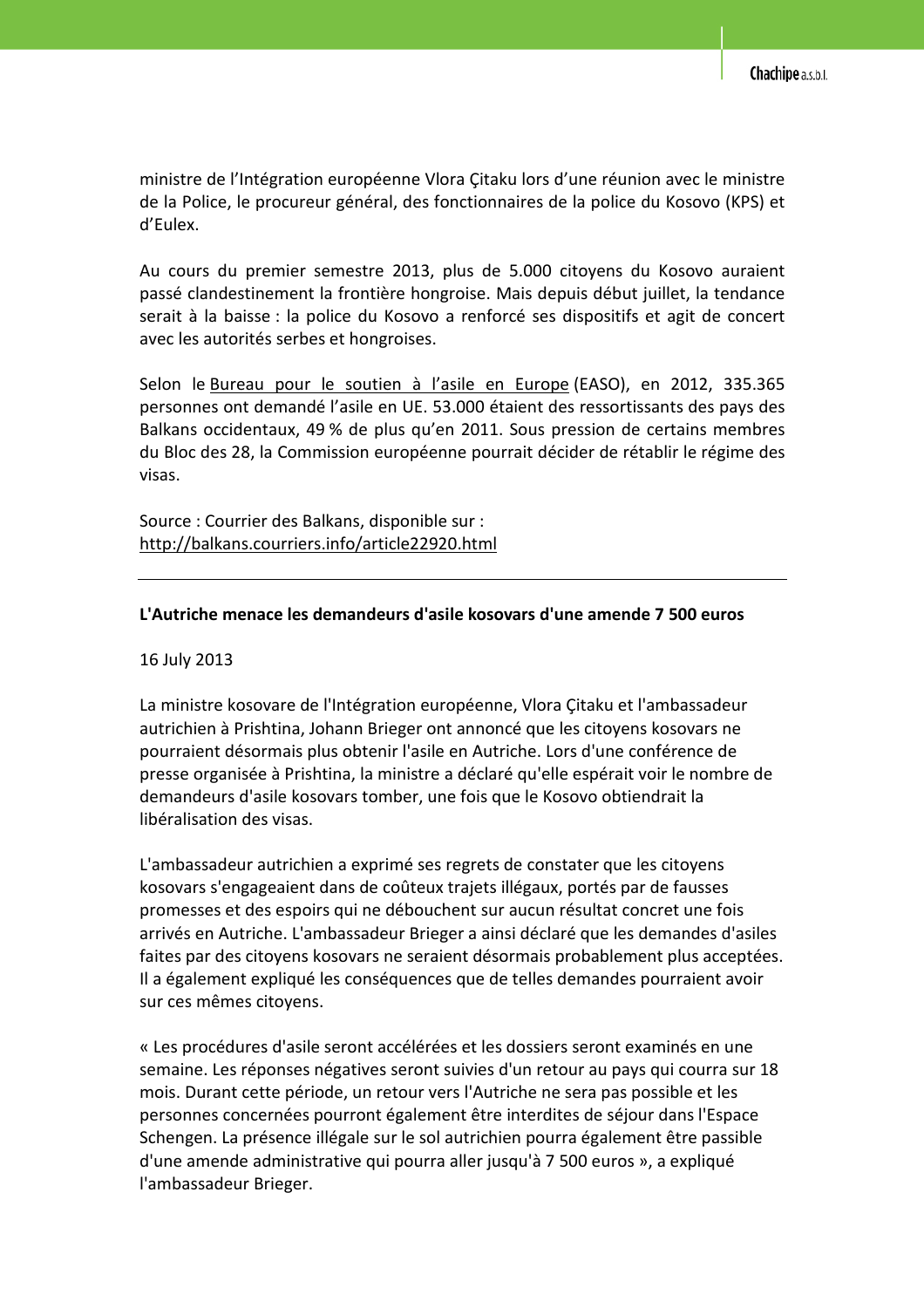*Source : Albinfo, disponible sur : http://www.albinfo.ch/fr/integrimi/lautrichemenace-les-demandeurs-dasile-kosovars-dune-amende-7-500-euros*

#### **Kosovo introduces visa regime for India and 86 other countries**

#### 3 July 2013

Kosovo yesterday started a visa regime for citizens of 87 countries, including India, China and Russia, for the first time since it declared independence from Serbia in 2008, the PTI reported. "Just issued the first entry visa of the Republic of Kosovo to a citizen from Ghana," Enver Hoxhaj, Minister for Foreign Affairs, Republic of Kosovo announced on social networking site, Twitter.

Hoxhaj, who personally issued the first visa in the consulate in Istanbul, said the visa regime would protect Kosovo from human trafficking and illegal migration, the Ministry said in a statement.

The selection of countries whose citizens need a visa would be made based on "security threats for Kosovo and for international peace and stability," the government said last month when it decided to introduce the regime.

The list of 87 countries includes Russia and China, UN Security Council permanent members who do not recognise Kosovo as an independent state and have been blocking its bid to become a UN member.

Apart from Russia, Moldova, Belarus and Ukraine are the only European countries whose citizens are required to obtain a visa, as well as a number of Asian and African states, including Egypt, India, Indonesia and Pakistan.

Citizens of some countries would be able to obtain a visa on Kosovo's borders, while others would have to apply in a Consulate, the ministry said, providing no further details.

Kosovo unilaterally declared independence from Serbia in 2008. More than 100 countries, including the USA and all but five European Union member states, have recognised its independence.

Source: Travelbiz, available at: http://www.travelbizmonitor.com/kosovointroduces-visa-regime-for-india-and-86-other-countries-20907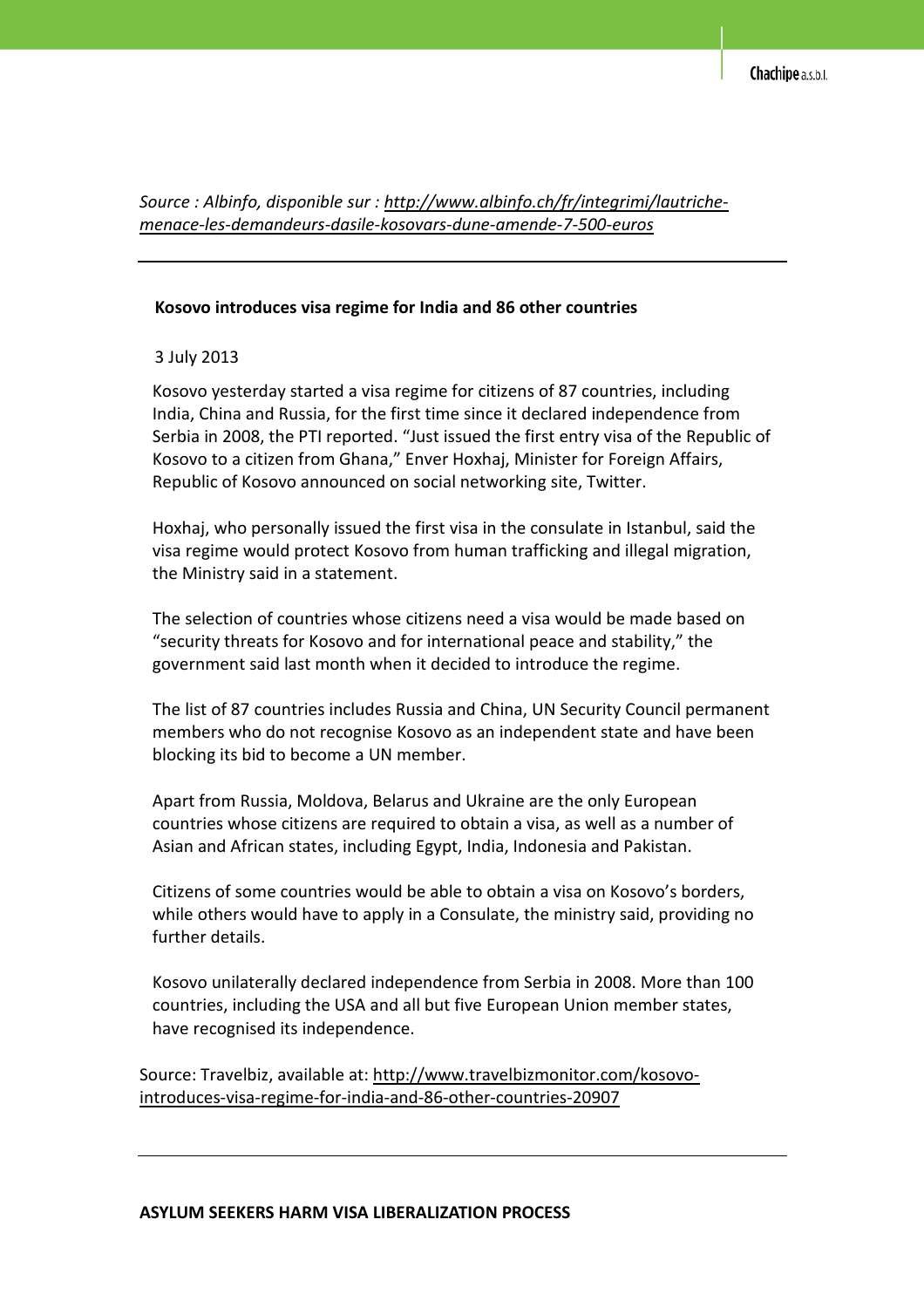#### 2 July 2012

*Phenomenon of asylum applications of Kosovars in the European Union seems to be a major problem that would damage the facilitation of visa liberalization process for Kosovo citizens.* 

According to European Union official data Kosovo is on top of the list of the countries seeking asylum in EU countries. Only few days ago a meeting between asylum and immigration ministries of the European Union has raised concern over the increasing trend of asylum seeking by Kosovars, and therefore it was concluded that Kosovo is on the top list of countries in the region that lead with the largest number of asylum seekers.

Many voices from Brussels say this situation must change and that the Kosovo government bears the responsibility, which must persuade its citizens that the time of asylum is gone. In this regard the Government of Kosovo is very much aware that it would face a real challenge for visa liberalization if this trend of asylum seeking does not go down.

Minister of Integration, Vlora Citaku, says that Kosovo actually faces a real challenge for Kosovo's integration into the European Union. "Enemy number one to the visa liberalization process remains the issue of Kosovo asylum seekers across Europe. It is exactly the flow of asylum seekers that has forced the European Commission to review the visa liberalization policies, by establishing visa to those states that are abusing the freedom of movement, " Citaku said.

It is known Kosovo is a place that has remained the only region out of the visa liberalization process. In order to convince the citizens of Kosovo not to obstruct this process by seeking asylum in various countries of the EU, Kosovo Government has announced an awareness campaign that will begin in September this year against this phenomenon.

Despite this campaign that will start by the government, its success penetrates only through skepticism because many think that without a developed economy and opening up prospects for the youth of Kosovo, no one can persuade them not to migrate abroad.

"It is true that asylum seeking is one of the greatest calculated damage in relation to visa liberalization. But on the other hand, it is the Government of Kosovo that initially should start an awareness campaign to inform citizens that they are not entitled anymore to asylum in Europe. And in addition to that they have to create new jobs in Kosovo, " Burim Ramadani from AAK opposition party, said.

Meanwhile Teuta Sahatcia, LDK Vice President and member of this party in the Assembly, considers that asylum claims are in response to the Government for lack